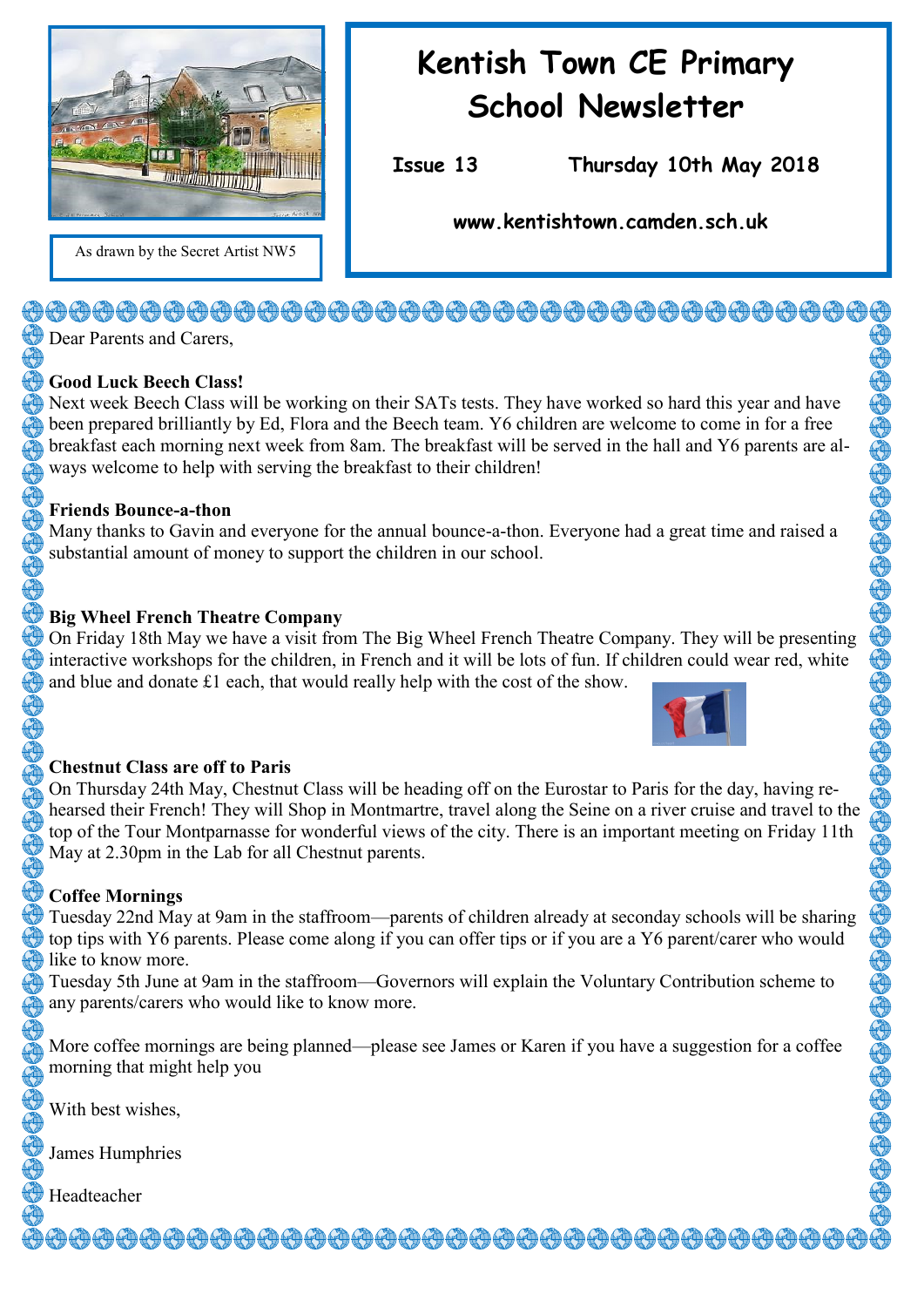

Dear Parents,

### **Kentish Town's Got Talent!**

On Friday 25<sup>th</sup> May 2018 at 1:30pm, we will be hosting our very own Kentish Town's Got Talent competition in the school hall.

All parents are invited to attend what will undoubtedly be one of the most entertaining events you are ever likely to see!

Auditions will be happening next Friday afternoon (18<sup>th</sup> May), and one or two acts will be voted for from each class to perform in front of the school in the final. If your child wishes to audition, they need to practise their act and be ready to perform, with costumes and music if needed, next Friday during golden time. Acts can include rapping, dancing, ballet, singing or magic. Please speak to your class teacher if you have any questions.

We hope to see you there! Kind regards,

Daniela Rader